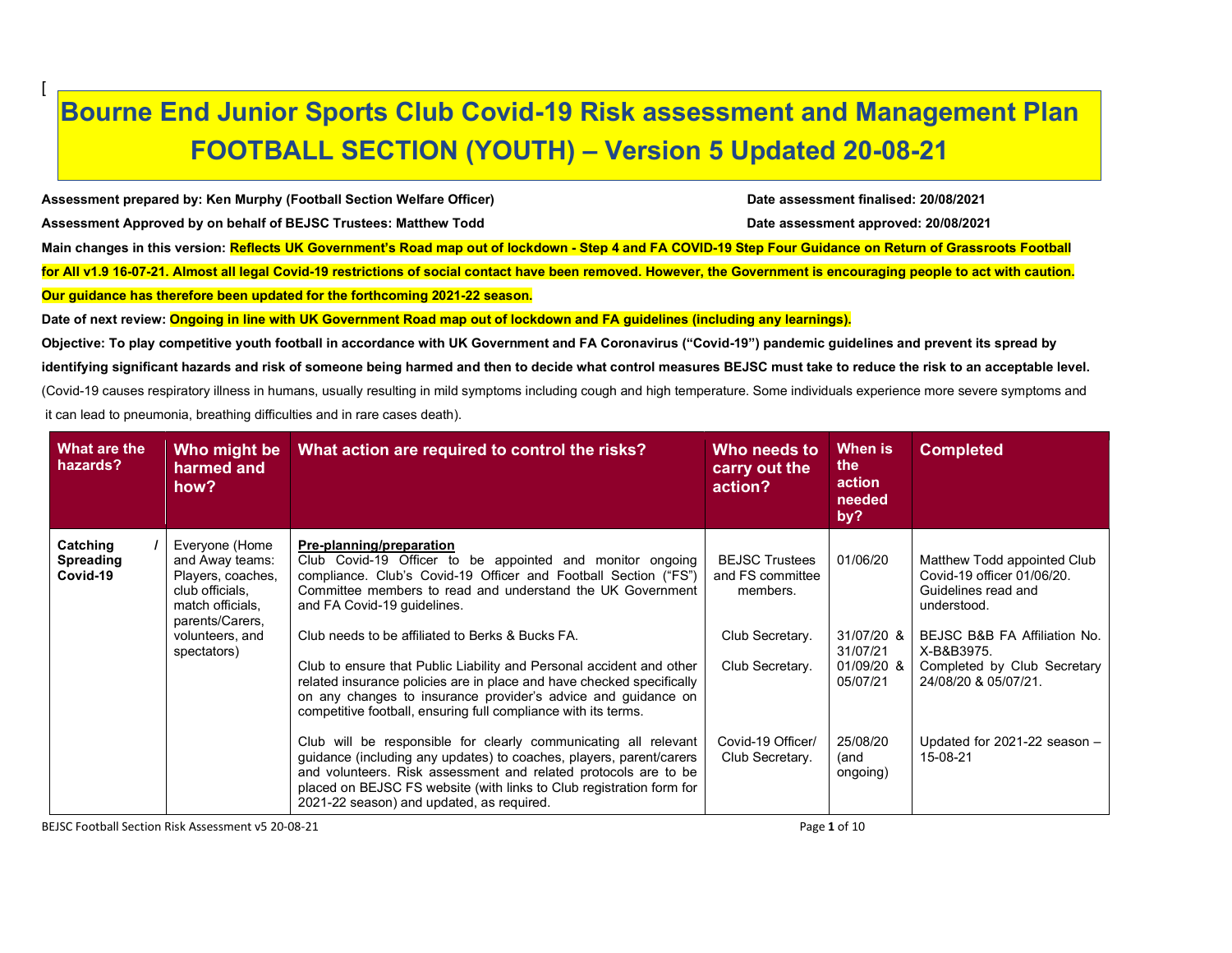| <b>What are the</b><br>hazards?          | Who might be<br>harmed and<br>how? | What action are required to control the risks?                                                                                                                                                                                                                                                                                                                                                                                                                                                                                                                                                                                                                                                                                                                                                                                                                                                                                                                                                                                                                                                                                                                                                                                                                                                                                                                                                                                                                                                                                                                                                                                                                                                                                                                                                                                                                                                                                                                                                                               | Who needs to<br>carry out the<br>action?                  | When is<br>the<br>action<br>needed<br>by? | <b>Completed</b> |
|------------------------------------------|------------------------------------|------------------------------------------------------------------------------------------------------------------------------------------------------------------------------------------------------------------------------------------------------------------------------------------------------------------------------------------------------------------------------------------------------------------------------------------------------------------------------------------------------------------------------------------------------------------------------------------------------------------------------------------------------------------------------------------------------------------------------------------------------------------------------------------------------------------------------------------------------------------------------------------------------------------------------------------------------------------------------------------------------------------------------------------------------------------------------------------------------------------------------------------------------------------------------------------------------------------------------------------------------------------------------------------------------------------------------------------------------------------------------------------------------------------------------------------------------------------------------------------------------------------------------------------------------------------------------------------------------------------------------------------------------------------------------------------------------------------------------------------------------------------------------------------------------------------------------------------------------------------------------------------------------------------------------------------------------------------------------------------------------------------------------|-----------------------------------------------------------|-------------------------------------------|------------------|
| Catching<br><b>Spreading</b><br>Covid-19 |                                    | Training and Match venues:<br>Apart from the Club's Sports hall (see separate guidance/risk<br>assessment), all the BEJSC training and matchdays venues are<br>operated by third party (i.e., Parish Council and school) organisations.<br>As a result, the Club needs to be aware of any risk assessment and<br>guidelines/protocols that need to be considered and incorporated in<br>any Club protocols (where necessary) and made available to all<br>participants, via FS website.<br>Ensure that hygiene standards are maintained i.e., cleaning, hand<br>sanitisers and appropriate Covid-19 signage displayed. Coordinate<br>use of the WP Pavilion and Little Marlow Recreation ground with local<br>cricket clubs during September 2021 and the period April to June<br>2022, inclusive. Our training and home match venues and facilities<br>are shown below.<br>Wooburn Park:<br>Football pitches and Referee's room toilet, changing rooms<br>$\bullet$<br>and equipment storge in the Pavilion.<br><b>Bourne End Recreation Ground:</b><br>Football pitch and access to the toilet and equipment in<br>$\bullet$<br>changing room area.<br><b>BEJSC Sports hall:</b><br>Sports hall, viewing balcony, downstairs lobby areas and<br>$\bullet$<br>toilets.<br>Little Marlow Recreation Ground:<br>Football pitch and access to Pavilion changing rooms<br>٠<br>(equipment stored in rear changing room).<br>Bourne End Academy Astro Turf:<br>Astro turf pitch per BEA guidelines. All Parents/Participants<br>$\bullet$<br>will be notified, prior to attending, of any specific<br>requirements of the venue provider.<br><b>BEJSC Sports Hall (Special precautions):</b><br>Indoor football is now permitted and there are no restrictions<br>$\bullet$<br>on spectators attending, however, it is recommended that<br>the practice of social distancing and wearing a mask is<br>continued (particularly in the lobby area and on the upstairs<br>viewing balcony) and should be respected by all involved. | Coaches/Players/<br>Parents/Carers &<br><b>Spectators</b> | Every<br>session                          | Review ongoing.  |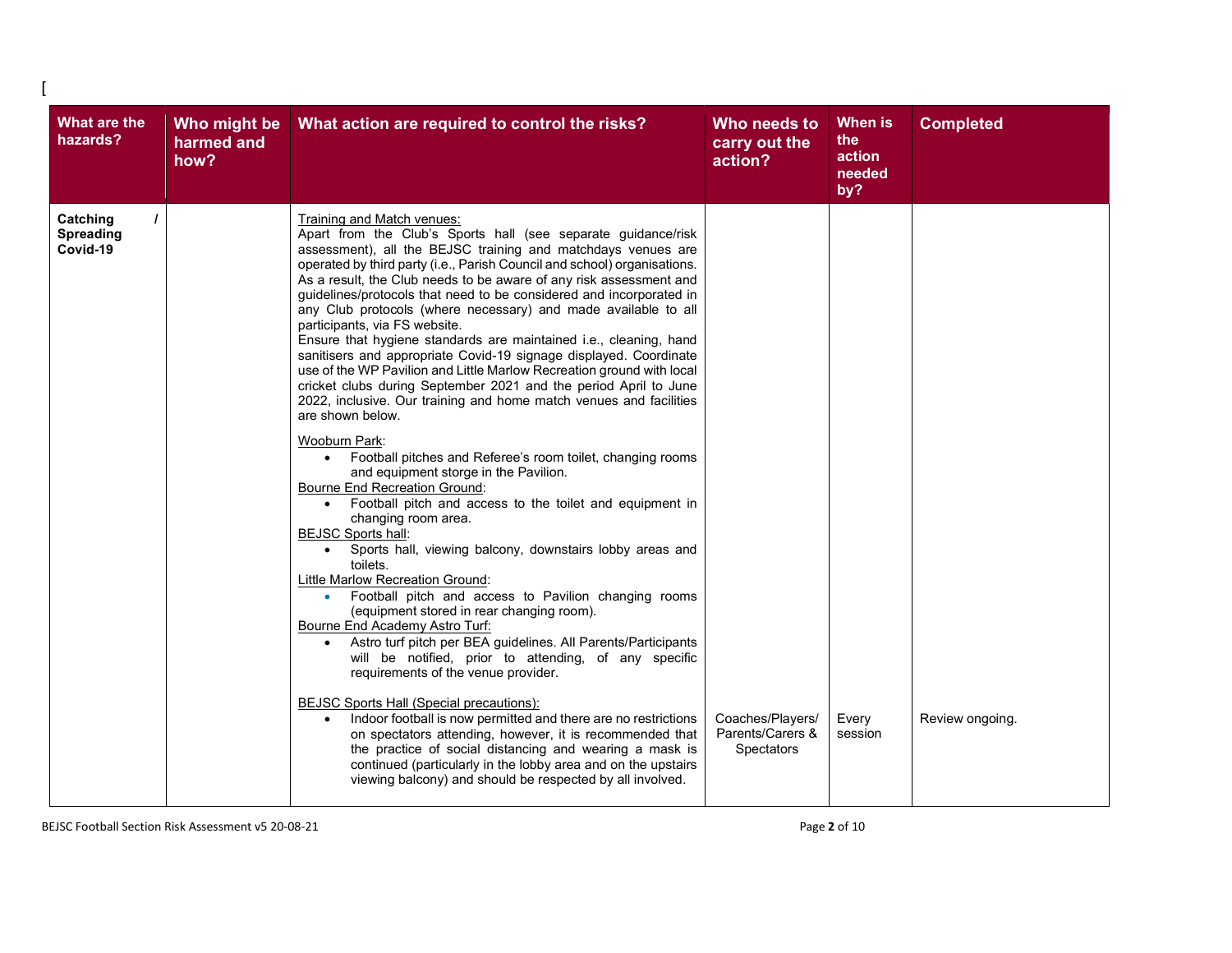| <b>What are the</b><br>hazards?   | Who might be<br>harmed and<br>how? | What action are required to control the risks?                                                                                                                                                                                                                                                                                                                                                                                                                                                                                                                                                                                                                                                                                                                                                                                                                                                                                                                                                                                                                                                                                                                                                                                                                                                                                                                                                                                                                                                                                                                                                                                                                                                                                                                                                                                                                                                                                                                                                                             | Who needs to<br>carry out the<br>action?                                                                                                                                                                                                                                                                                                                        | When is<br>the<br>action<br>needed<br>by?                                                                                                                                                                        | <b>Completed</b>                                                                                                                                                                                                                                        |
|-----------------------------------|------------------------------------|----------------------------------------------------------------------------------------------------------------------------------------------------------------------------------------------------------------------------------------------------------------------------------------------------------------------------------------------------------------------------------------------------------------------------------------------------------------------------------------------------------------------------------------------------------------------------------------------------------------------------------------------------------------------------------------------------------------------------------------------------------------------------------------------------------------------------------------------------------------------------------------------------------------------------------------------------------------------------------------------------------------------------------------------------------------------------------------------------------------------------------------------------------------------------------------------------------------------------------------------------------------------------------------------------------------------------------------------------------------------------------------------------------------------------------------------------------------------------------------------------------------------------------------------------------------------------------------------------------------------------------------------------------------------------------------------------------------------------------------------------------------------------------------------------------------------------------------------------------------------------------------------------------------------------------------------------------------------------------------------------------------------------|-----------------------------------------------------------------------------------------------------------------------------------------------------------------------------------------------------------------------------------------------------------------------------------------------------------------------------------------------------------------|------------------------------------------------------------------------------------------------------------------------------------------------------------------------------------------------------------------|---------------------------------------------------------------------------------------------------------------------------------------------------------------------------------------------------------------------------------------------------------|
| Catching<br>Spreading<br>Covid-19 |                                    | Players/Parents/Carers & Spectators should wait outside<br>$\bullet$<br>the Sports hall (far - second door) until advised to enter by<br>the Coaches for their session. Players/Parents/Carers and<br>Spectators are advised to use the first entrance door to<br>leave the Sports hall.<br>Changing Rooms/Toilets - All venues:<br>The use of changing rooms at our venues maybe limited during the<br>season due to cross-over of sharing with cricket clubs, the size of the<br>changing rooms and adequate ventilation. To avoid prolonged<br>contact in a potentially crowded space, a limit may be set on the<br>number people allowed into the changing rooms at any given time.<br>Users should consider wearing a mask and observe social distancing.<br>Toilet facilities - All venues:<br>The toilets at most of our venues are located within the changing room<br>areas, so a limit of one person using the facilities at any given time<br>should be observed and consideration given to wearing a mask.<br>Before start of football activities:<br>Before a player can attend any football activities, the player's<br>parents/carers must complete the BEJSC online registration form,<br>including giving their consent for the player to take part in the Club's<br>football activities and confirm they understand and agree to the Club's<br>Covid-19 measures, and their agreement to support NHS Test and<br>Trace.<br>Age group teams are allocated a pitch area/venue for training<br>sessions and matches. Any changes to allocated pitches/time must<br>have the prior agreement of the pitch co-ordinator. Also, coaches to<br>advise pitch co-ordinator of any training sessions and/or matches that<br>are cancelled.<br>Personal Protect Equipment (Age group teams):<br>Club to provide age group team coaches with appropriate PPE i.e.,<br>anti-bacterial hand sanitiser/gel, disinfectant wipes, gloves, face<br>masks, refuse sacks to be used to sanitise goals, equipment, facilities | Coaches/Players<br>(both home and<br>away teams for<br>matches) and<br>match officials.<br>Coaches/Players/<br>Parents/Carers/<br>Spectators (both<br>home and away<br>teams) and match<br>officials.<br>Covid-19<br>Officer / Welfare<br>Office/Parents/Car<br>ers of players.<br>Club Pitch co-<br>ordinator/<br>Coaches.<br><b>FS Committee</b><br>/Coaches. | Prior to the<br>start of the<br>2021-22<br>season.<br>Prior to the<br>start of the<br>2021-22<br>season.<br>Prior to a<br>Player's<br>first training<br>session/<br>match.<br>31/08/21<br>Prior to re-<br>start. | Review ongoing and advise of<br>any limits (by venue).<br>Review ongoing and advise of<br>any changes to limits (by<br>venue).<br>BEJSC online registration form<br>updated for 2021-22.<br>Ongoing<br>Complete and ongoing for any<br>top-up requests. |
|                                   |                                    |                                                                                                                                                                                                                                                                                                                                                                                                                                                                                                                                                                                                                                                                                                                                                                                                                                                                                                                                                                                                                                                                                                                                                                                                                                                                                                                                                                                                                                                                                                                                                                                                                                                                                                                                                                                                                                                                                                                                                                                                                            |                                                                                                                                                                                                                                                                                                                                                                 |                                                                                                                                                                                                                  |                                                                                                                                                                                                                                                         |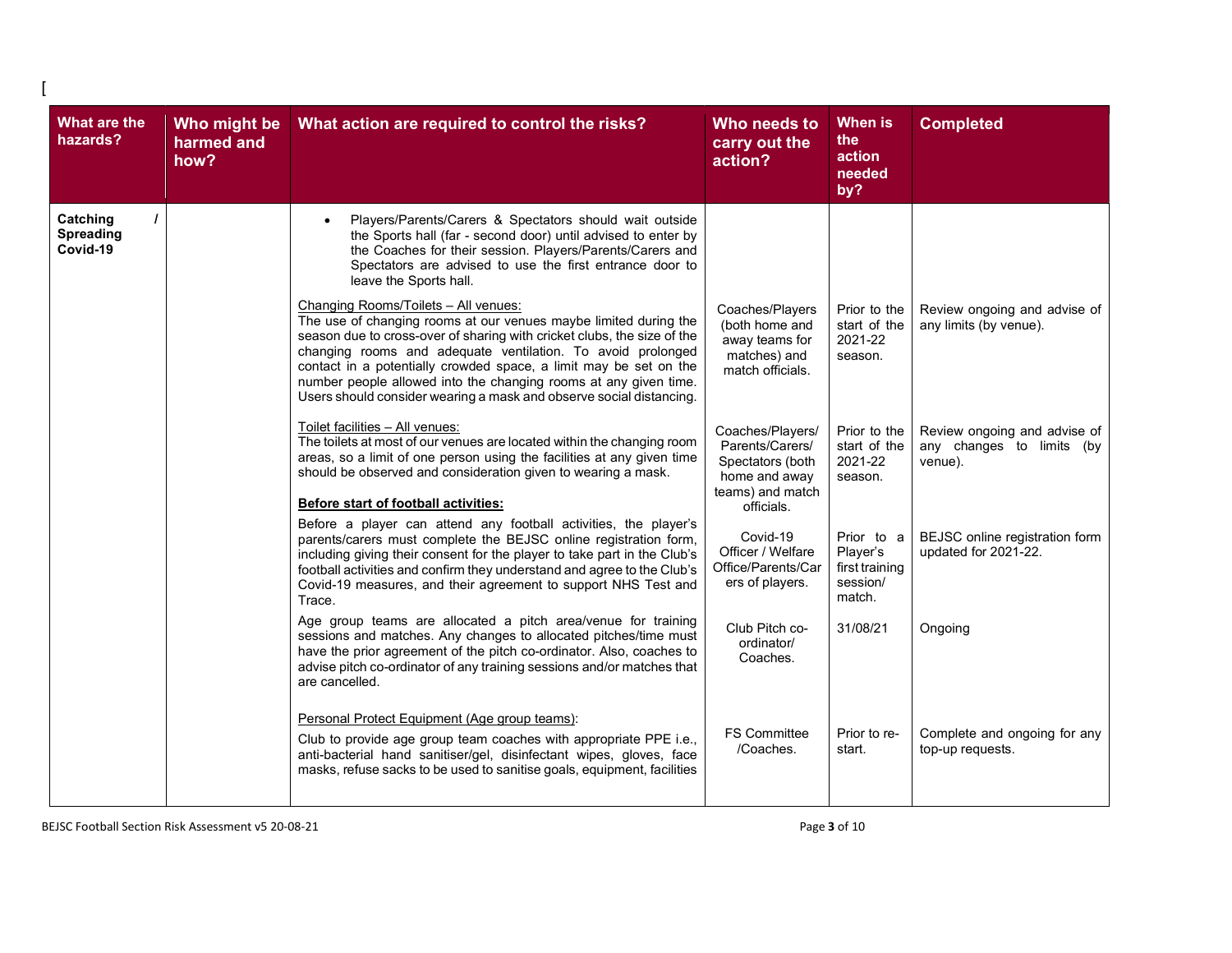| What are the<br>hazards?          | Who might be<br>harmed and<br>how?                                                                                                                                                                                          | What action are required to control the risks?                                                                                                                                                                                                                            | Who needs to<br>carry out the<br>action?  | <b>When is</b><br>the<br>action<br>needed<br>by?                        | <b>Completed</b>       |
|-----------------------------------|-----------------------------------------------------------------------------------------------------------------------------------------------------------------------------------------------------------------------------|---------------------------------------------------------------------------------------------------------------------------------------------------------------------------------------------------------------------------------------------------------------------------|-------------------------------------------|-------------------------------------------------------------------------|------------------------|
| Catching<br>Spreading<br>Covid-19 |                                                                                                                                                                                                                             | and footballs at the end of training sessions & matches. Coaches are<br>responsible for requesting a top-up.                                                                                                                                                              |                                           |                                                                         |                        |
|                                   |                                                                                                                                                                                                                             | First Aid Bag supplies (Age Group Teams):                                                                                                                                                                                                                                 |                                           |                                                                         |                        |
|                                   |                                                                                                                                                                                                                             | Ensure contents of first aid bag is complete (as per recommended<br>list) and all items are in date.                                                                                                                                                                      | Coaches/Club<br>equipment<br>coordinator. | Prior to<br>start of<br>season                                          | Ongoing                |
|                                   |                                                                                                                                                                                                                             | Football Section Emergency Plan:                                                                                                                                                                                                                                          |                                           | 2021-22.                                                                |                        |
|                                   | Ensure Club's emergency plans for all training and match day venues<br>Club Committee.<br>are reviewed and updated (where required), and placed on the FS<br>website.                                                       |                                                                                                                                                                                                                                                                           | Prior to re-<br>start.                    | Complete and will be updated<br>for any subsequent required<br>changes. |                        |
|                                   |                                                                                                                                                                                                                             | Training sessions and matches - Safeguarding:                                                                                                                                                                                                                             |                                           |                                                                         |                        |
|                                   |                                                                                                                                                                                                                             | Ensure all BEJSC coaches and committee members are recorded on<br>the FA Whole Game System and ensure that they hold an in-date FA<br>Enhanced DBS and the necessary coaching qualifications relative to<br>their role, in line with current FA guidelines.               | <b>Child Welfare</b><br>officer.          | Prior to<br>start of<br>2021-22<br>season.                              | Completed and ongoing. |
|                                   | At least two adult coaches must be present at any one time. All<br>Coaches.<br>coaches must hold an FA enhanced DBS check (and ideally an in-<br>date FA Child Safeguarding (or FA Playmaker) certificate, as a<br>minimum. |                                                                                                                                                                                                                                                                           | Training<br>sessions/<br>matches.         | Ongoing                                                                 |                        |
|                                   |                                                                                                                                                                                                                             | A qualified first-aider must be present for all training sessions and<br>matches and a suitably equipped first aid kit must be available.                                                                                                                                 | Coaches/First<br>Aider.                   | Training<br>sessions/<br>matches.                                       | Ongoing                |
|                                   |                                                                                                                                                                                                                             | Apply FA (NSPCC) recommended adult 'coach to player' ratios as<br>follows: -                                                                                                                                                                                              |                                           |                                                                         |                        |
|                                   |                                                                                                                                                                                                                             | 4-8 years – one adult to every 6 players (1:6)<br>$\bullet$<br>9-12 years – one adult to every 8 players $(1.8)$<br>13-18 years - one adult to every 10 players (1:10)                                                                                                    | Coaches.                                  | Training<br>sessions<br>/matches                                        | Ongoing                |
|                                   |                                                                                                                                                                                                                             | Training session /matches - set-up and planning:                                                                                                                                                                                                                          |                                           |                                                                         |                        |
|                                   |                                                                                                                                                                                                                             | Coaches:                                                                                                                                                                                                                                                                  |                                           |                                                                         |                        |
|                                   |                                                                                                                                                                                                                             | When confirming matches (by Tuesday evening, latest) the Covid-19<br>documents (latest version) shown below should be shared with the<br>opposition team manager/fixture contact and referee (this can be<br>done by directing them to the BEJSC Football Section website | Coaches/Age<br>Group<br>Administrator     | Prior to<br>training<br>sessions/<br>matches.                           | Ongoing                |

BEJSC Football Section Risk Assessment v5 20-08-21 **Page 4 of 10** Page 4 of 10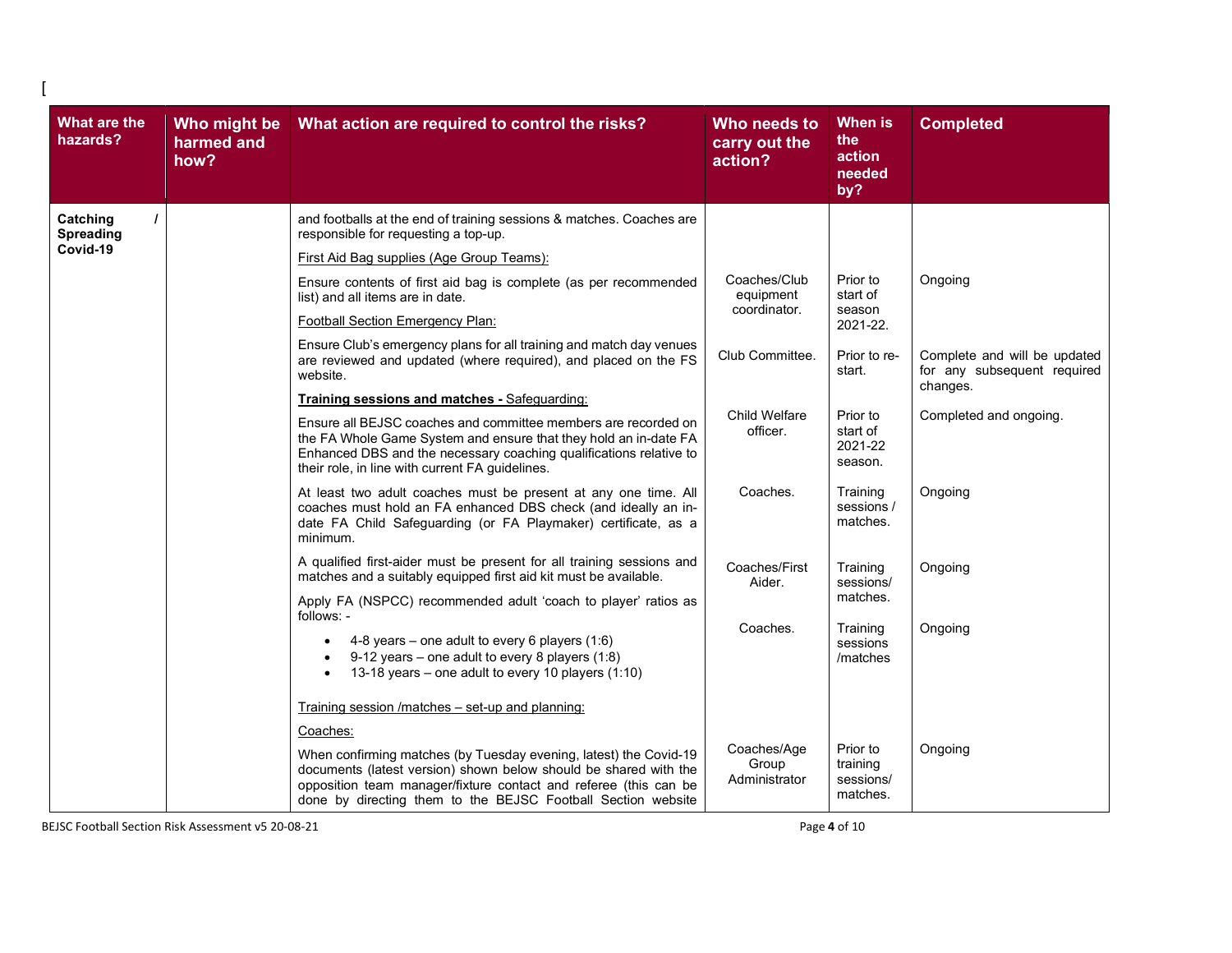| What are the<br>hazards?                 | Who might be<br>harmed and<br>how? | What action are required to control the risks?                                                                                                                                                                                                                                                                                                                                                                                                                                                                                                                                                                                                                                                                                                                                                                                                                                                                                                                                                                                                                                                                                                                                                                                                                                                                                                                                                                                                                                                                                                                                                                                                                                                                                                                                                                                                                                                                                                    | Who needs to<br>carry out the<br>action? | When is<br>the<br>action<br>needed<br>by? | <b>Completed</b> |
|------------------------------------------|------------------------------------|---------------------------------------------------------------------------------------------------------------------------------------------------------------------------------------------------------------------------------------------------------------------------------------------------------------------------------------------------------------------------------------------------------------------------------------------------------------------------------------------------------------------------------------------------------------------------------------------------------------------------------------------------------------------------------------------------------------------------------------------------------------------------------------------------------------------------------------------------------------------------------------------------------------------------------------------------------------------------------------------------------------------------------------------------------------------------------------------------------------------------------------------------------------------------------------------------------------------------------------------------------------------------------------------------------------------------------------------------------------------------------------------------------------------------------------------------------------------------------------------------------------------------------------------------------------------------------------------------------------------------------------------------------------------------------------------------------------------------------------------------------------------------------------------------------------------------------------------------------------------------------------------------------------------------------------------------|------------------------------------------|-------------------------------------------|------------------|
| Catching<br><b>Spreading</b><br>Covid-19 |                                    | http://www.bejsc-football.co.uk/covid-19/ Also, advise them the NHS<br>Test and Trace QR code will be displayed on the entrance gates or<br>at the entrance to all our venues and ALL visitors are encouraged to<br>use this to log into the venue.<br><b>BEJSC Risk Assessment</b><br>$\bullet$<br>BEJSC Covid-19 Self-Screening checklist form<br>$\bullet$<br>BEJSC Covid-19 Code of Behaviour<br>BEJSC NHS QR Code Test and Trace poster (for relevant<br>$\bullet$<br>venue)<br>BEJSC Emergency Action Plan (for relevant venue)<br>$\bullet$<br>Likewise (for away matches), BEJSC Coaches should ask the<br>opposition team contact whether there are any protocols which need<br>to be followed, and if so, advise players, parents or carers of them<br>prior to the match.<br>Prior to the commencement of training and matches all coaches<br>should ensure:<br>Sanitize all equipment and footballs before and at the end<br>$\bullet$<br>of training session and matches, as a minimum;<br>Good hand hygiene practices to be followed before and after<br>training sessions/matches by washing their hands<br>thoroughly and applying hand sanitiser/gel and wearing<br>gloves, where appropriate;<br>The number of adults accessing the equipment storage<br>areas should be kept to a minimum and social distancing<br>should be observed (also consider wearing a mask). No<br>players are to enter the equipment storage areas;<br>Paper towels and wipes used to disinfect equipment shall be<br>$\bullet$<br>suitably disposed of using a sealed bag;<br>There is no longer a requirement not to share equipment,<br>however coaches are encouraged to keep sharing to a<br>minimum. Players should take home any kit issued to them<br>and have it washed for the next session/match;<br>They have read the emergency action plan for the venue,<br>including how to access the entrance gate/barrier key in an<br>emergency; |                                          |                                           |                  |

BEJSC Football Section Risk Assessment v5 20-08-21 **Page 5 of 10** Page 5 of 10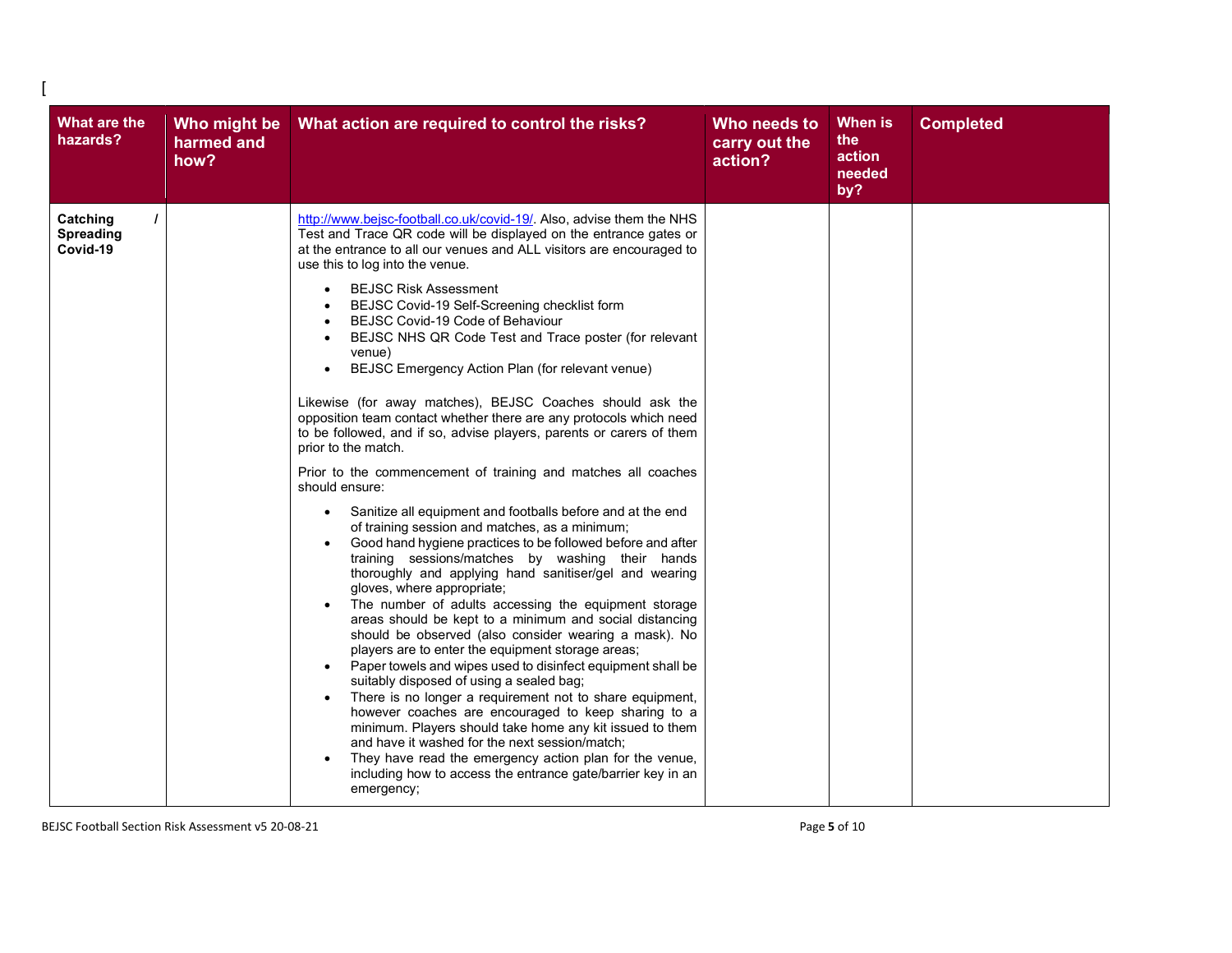| <b>What are the</b><br>hazards?   | Who might be<br>harmed and<br>how? | What action are required to control the risks?                                                                                                                                                                                                                                                                                                                                                                                                                                                                                                                                                                                                                                                                                                                                                                                                                                                                                                                                                                                                                                                                                                                                                                                                                                                                                                                                                                                                                                                                                                                                                                                                                                                                                                                                                                                                                                     | Who needs to<br>carry out the<br>action? | When is<br>the<br>action<br>needed<br>by? | <b>Completed</b> |
|-----------------------------------|------------------------------------|------------------------------------------------------------------------------------------------------------------------------------------------------------------------------------------------------------------------------------------------------------------------------------------------------------------------------------------------------------------------------------------------------------------------------------------------------------------------------------------------------------------------------------------------------------------------------------------------------------------------------------------------------------------------------------------------------------------------------------------------------------------------------------------------------------------------------------------------------------------------------------------------------------------------------------------------------------------------------------------------------------------------------------------------------------------------------------------------------------------------------------------------------------------------------------------------------------------------------------------------------------------------------------------------------------------------------------------------------------------------------------------------------------------------------------------------------------------------------------------------------------------------------------------------------------------------------------------------------------------------------------------------------------------------------------------------------------------------------------------------------------------------------------------------------------------------------------------------------------------------------------|------------------------------------------|-------------------------------------------|------------------|
| Catching<br>Spreading<br>Covid-19 |                                    | Match fees be paid to match officials by cashless payment<br>$\bullet$<br>(where possible);<br>Warm-ups/cool-downs should always observe social<br>$\bullet$<br>distancing;<br>Coaches are encouraged to wear a mask when it is<br>necessary to go closer to players/parents/carers – e.g., one<br>to one coaching, minor injuries where no parent is available<br>or when talking to parents/carers. Whilst social distancing is<br>no longer mandatory coaches are encouraged to promote<br>caution at all times:<br>Team talks can take place outdoors and it is recommended<br>that social distancing is observed;<br>Players:<br>When attending training sessions and matches, players should:<br>Arrive changed and in their kit;<br>$\bullet$<br>Bring their own water bottle, drink, hand sanitiser, sun cream<br>and any medication (if any), which all should be clearly<br>labelled with their name. These should not be shared with<br>anyone else;<br>They should use their own hand gel upon arrival, prior to the<br>start and at the end of a session/match;<br>Handling of the ball when it goes out of play (and during<br>training sessions) should be kept to the minimum and hand<br>sanitiser is made available to be used:<br>They should avoid touching their faces at all times,<br>$\bullet$<br>especially during and after training sessions and matches;<br>Should avoid shouting or raising their voices when facing<br>$\bullet$<br>each other at all times;<br>Should refrain from spitting;<br>No chewing of gum;<br>$\bullet$<br>Substitutes and coaches are recommended to observe<br>$\bullet$<br>social distancing on the side lines;<br>During set plays, players are encouraged to avoid<br>$\bullet$<br>unnecessarily long set-up or close marking.<br>Goal celebrations should be limited to avoid unnecessary<br>contact between players; | Players<br>(parents/carers).             | Training<br>sessions/<br>matches          | Ongoing          |

BEJSC Football Section Risk Assessment v5 20-08-21 **Page 6 of 10** Page 6 of 10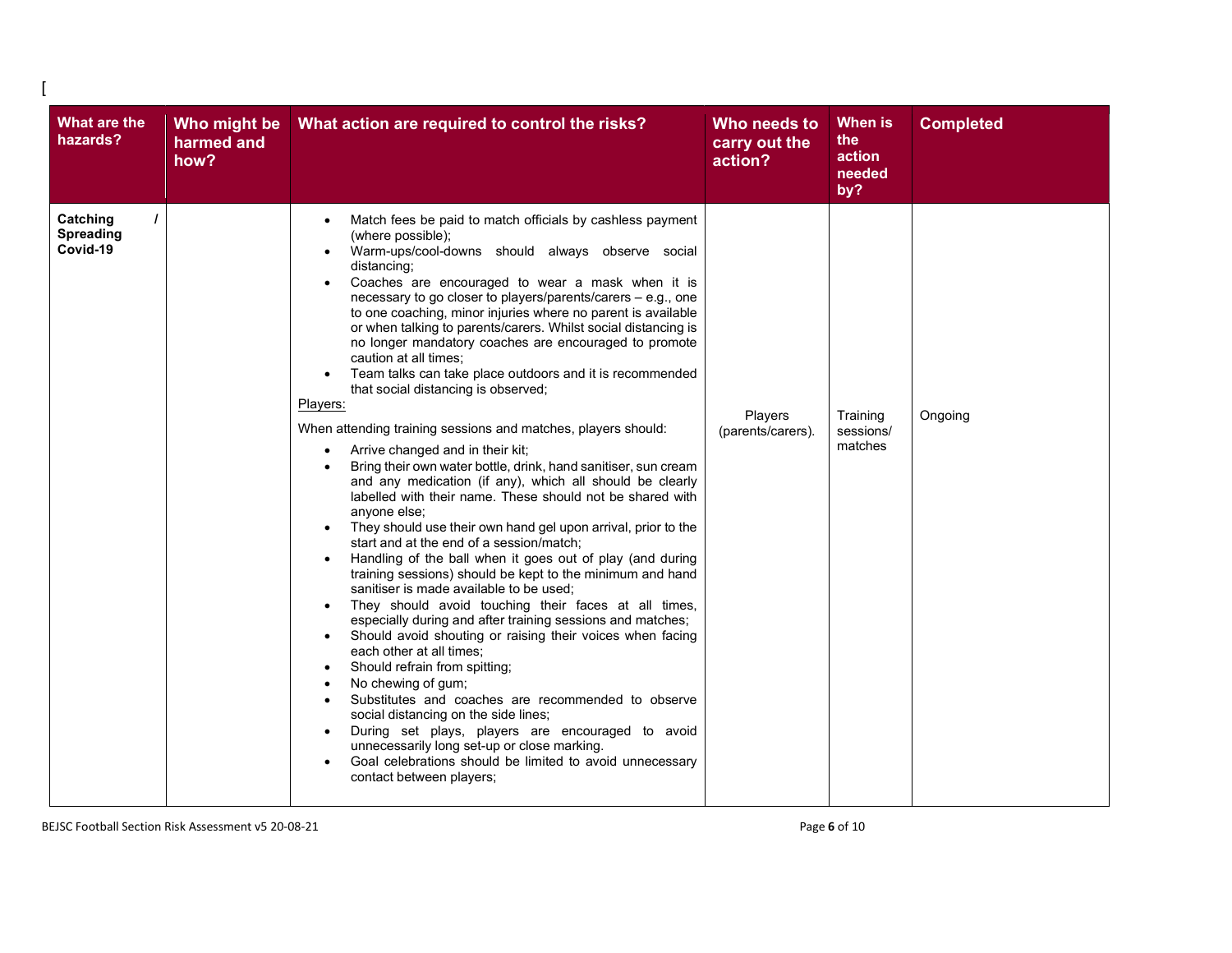| Catching<br>Pre-match and post-match handshakes is the individual<br>$\bullet$<br><b>Spreading</b><br>choice of a player;<br>Covid-19<br>It's recommended that team huddles do not take place;<br>Remember that during breaks in play that some players may<br>prefer to observe social distancing, which should be<br>respected.<br>Covid-19 Self-Screening check:<br>Coaches/Players,<br>Prior to<br>Ongoing<br>All players, coaches, parents/carers, match officials and spectators)<br>parents/carers,<br>training<br>must undertake a self-screening check for any Covid-19 symptoms<br>spectators (both<br>sessions<br>(see BEJSC Covid-19 Self-Screening checklist form) prior to arrival<br>home and away<br>and<br>at a training session or match.<br>matches<br>teams for<br>matches) and<br>No-one should leave home to participate in football if they have<br>match officials.<br>any of the following:<br>A high temperature (above 37.8°C);<br>A new, continuous cough;<br>A loss of, or change to, their sense of smell or taste.<br>Shortness of breath.<br>A sore throat.<br>$\bullet$<br>Feeling generally unwell.<br><b>Persistent tiredness.</b><br>$\bullet$<br>Been in close contact/living with somebody who is<br>suspected or confirmed case of Covid-19 in the<br>previous two weeks.<br>Finally, are you or anyone in your household/bubble<br>self-isolating whilst waiting for a test or test results for<br>Covid-19?<br>Anyone displaying any of the above symptoms should not attend and<br>follow NHS guidance on testing and isolation.<br>Coaches/<br>Prior to<br>Ongoing<br>Coaches should remind players, parents/carers and match officials<br>Opposition team<br>training<br>(and opposition team manager) of this important requirement. No<br>sessions &<br>manager.<br>training session or match should take place without this being<br>matches.<br>completed. | What are the<br>hazards? | Who might be<br>harmed and<br>how? | What action are required to control the risks? | Who needs to<br>carry out the<br>action? | <b>When is</b><br>the<br>action<br>needed<br>by? | <b>Completed</b> |
|------------------------------------------------------------------------------------------------------------------------------------------------------------------------------------------------------------------------------------------------------------------------------------------------------------------------------------------------------------------------------------------------------------------------------------------------------------------------------------------------------------------------------------------------------------------------------------------------------------------------------------------------------------------------------------------------------------------------------------------------------------------------------------------------------------------------------------------------------------------------------------------------------------------------------------------------------------------------------------------------------------------------------------------------------------------------------------------------------------------------------------------------------------------------------------------------------------------------------------------------------------------------------------------------------------------------------------------------------------------------------------------------------------------------------------------------------------------------------------------------------------------------------------------------------------------------------------------------------------------------------------------------------------------------------------------------------------------------------------------------------------------------------------------------------------------------------------------------------------------------------------------------------------|--------------------------|------------------------------------|------------------------------------------------|------------------------------------------|--------------------------------------------------|------------------|
|                                                                                                                                                                                                                                                                                                                                                                                                                                                                                                                                                                                                                                                                                                                                                                                                                                                                                                                                                                                                                                                                                                                                                                                                                                                                                                                                                                                                                                                                                                                                                                                                                                                                                                                                                                                                                                                                                                            |                          |                                    |                                                |                                          |                                                  |                  |
|                                                                                                                                                                                                                                                                                                                                                                                                                                                                                                                                                                                                                                                                                                                                                                                                                                                                                                                                                                                                                                                                                                                                                                                                                                                                                                                                                                                                                                                                                                                                                                                                                                                                                                                                                                                                                                                                                                            |                          |                                    |                                                |                                          |                                                  |                  |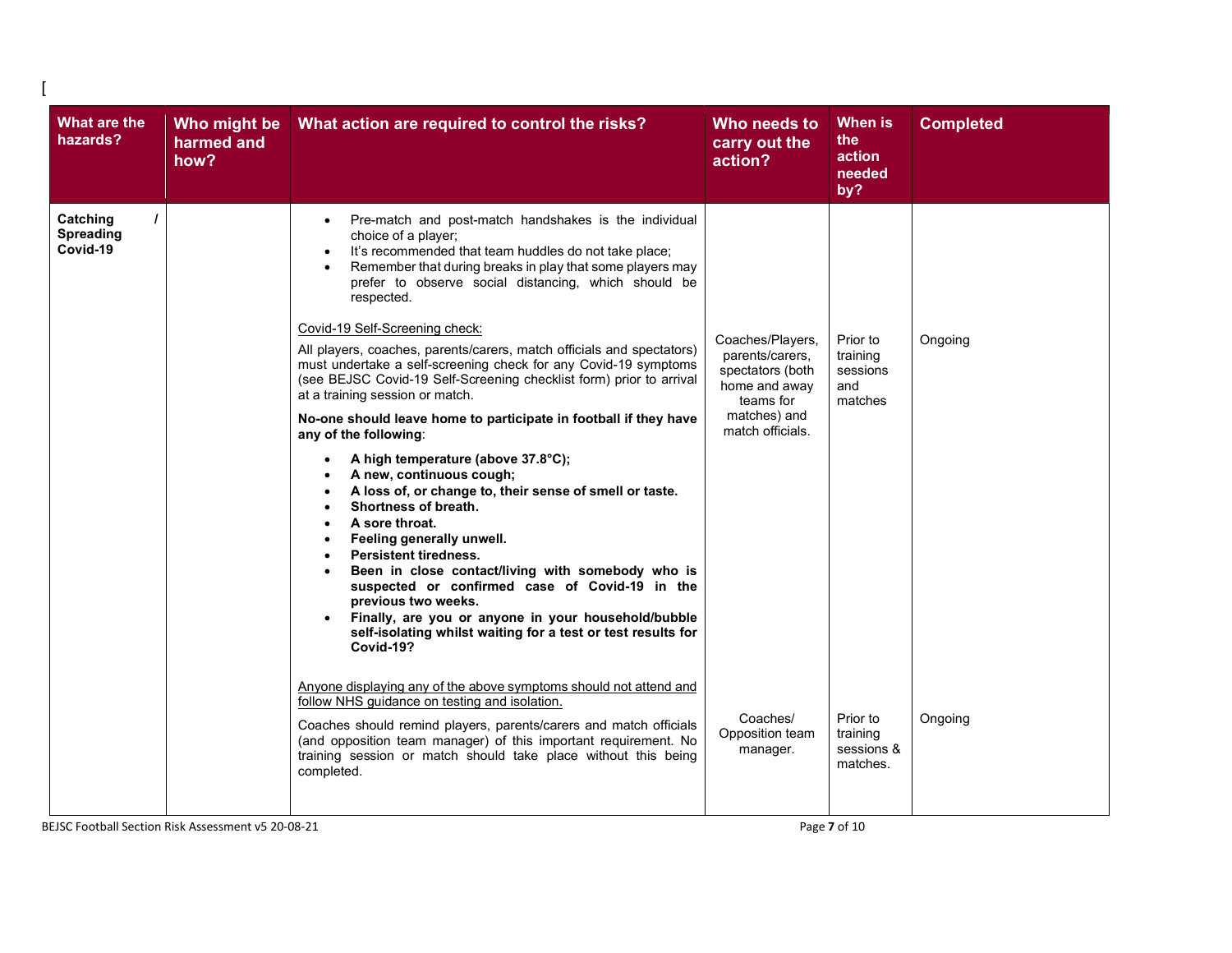| What are the<br>hazards?                 | Who might be<br>harmed and<br>how? | What action are required to control the risks?                                                                                                                                                                                                                                                                                                                                                                                                                                                                                                                                                                                                                                                                                                                                                                                                                                                                                                                                                                                                                                                                                                                                                                                                                                                                                                                                                                                                                                                                                                                                                                                                                                                                                                                                                | Who needs to<br>carry out the<br>action?                                                                                                               | When is<br>the<br>action<br>needed<br>by?                                                      | <b>Completed</b>   |
|------------------------------------------|------------------------------------|-----------------------------------------------------------------------------------------------------------------------------------------------------------------------------------------------------------------------------------------------------------------------------------------------------------------------------------------------------------------------------------------------------------------------------------------------------------------------------------------------------------------------------------------------------------------------------------------------------------------------------------------------------------------------------------------------------------------------------------------------------------------------------------------------------------------------------------------------------------------------------------------------------------------------------------------------------------------------------------------------------------------------------------------------------------------------------------------------------------------------------------------------------------------------------------------------------------------------------------------------------------------------------------------------------------------------------------------------------------------------------------------------------------------------------------------------------------------------------------------------------------------------------------------------------------------------------------------------------------------------------------------------------------------------------------------------------------------------------------------------------------------------------------------------|--------------------------------------------------------------------------------------------------------------------------------------------------------|------------------------------------------------------------------------------------------------|--------------------|
| Catching<br><b>Spreading</b><br>Covid-19 |                                    | If a player tests positive on a team there is no need for the other<br>players to self-isolate (or a game to be postponed), unless they were<br>in close contact, have been contacted by Test and Trace, they have<br>developed symptoms or tested positive themselves.<br>Travel to training sessions and matches (home and away):<br>All participants may travel to games with no restrictions in place for<br>domestic travel. Participants should be aware that travelling in cars is<br>now permitted, however, this does mean that they will likely be in<br>'close contact' and should manage any risks linked to this. Examples<br>of a 'close contact' are shown below.<br>Face-to-face contact under one metre for any length of time<br>$\bullet$<br>- including talking to someone or being coughed on;<br>Being within one metre of each other for one minute or<br>longer;<br>Being within two metres of each other for more than 15<br>minutes in total in one day;<br>Travelling in the same vehicle.<br>Travelling in a Private vehicle: -<br>It is recommended you wear a face covering when travelling<br>$\bullet$<br>in a private vehicle with people you do not usually meet;<br>On your journey, open windows to let fresh air in where<br>possible.<br>Wash your hands for at least 20 seconds or sanitise your<br>hands often, and always when exiting or re-entering your<br>vehicle.<br>When entering and exiting vehicle, ensure that social<br>$\bullet$<br>distance guidelines are maintained;<br>Avoid gathering in groups in venue car parks.<br>Walking or Cycling: -<br>Local players and parents are advised to walk or cycle<br>(Please note that you should wash your hands for at least<br>20 seconds or sanitise your hands before and after cycling). | All participants<br>(incl. those from<br>opposition &<br>match officials.<br>All participants<br>(incl. those from<br>opposition &<br>match officials. | Prior to<br>training<br>sessions/<br>matches.<br>Prior to<br>training<br>sessions/<br>matches. | Ongoing<br>Ongoing |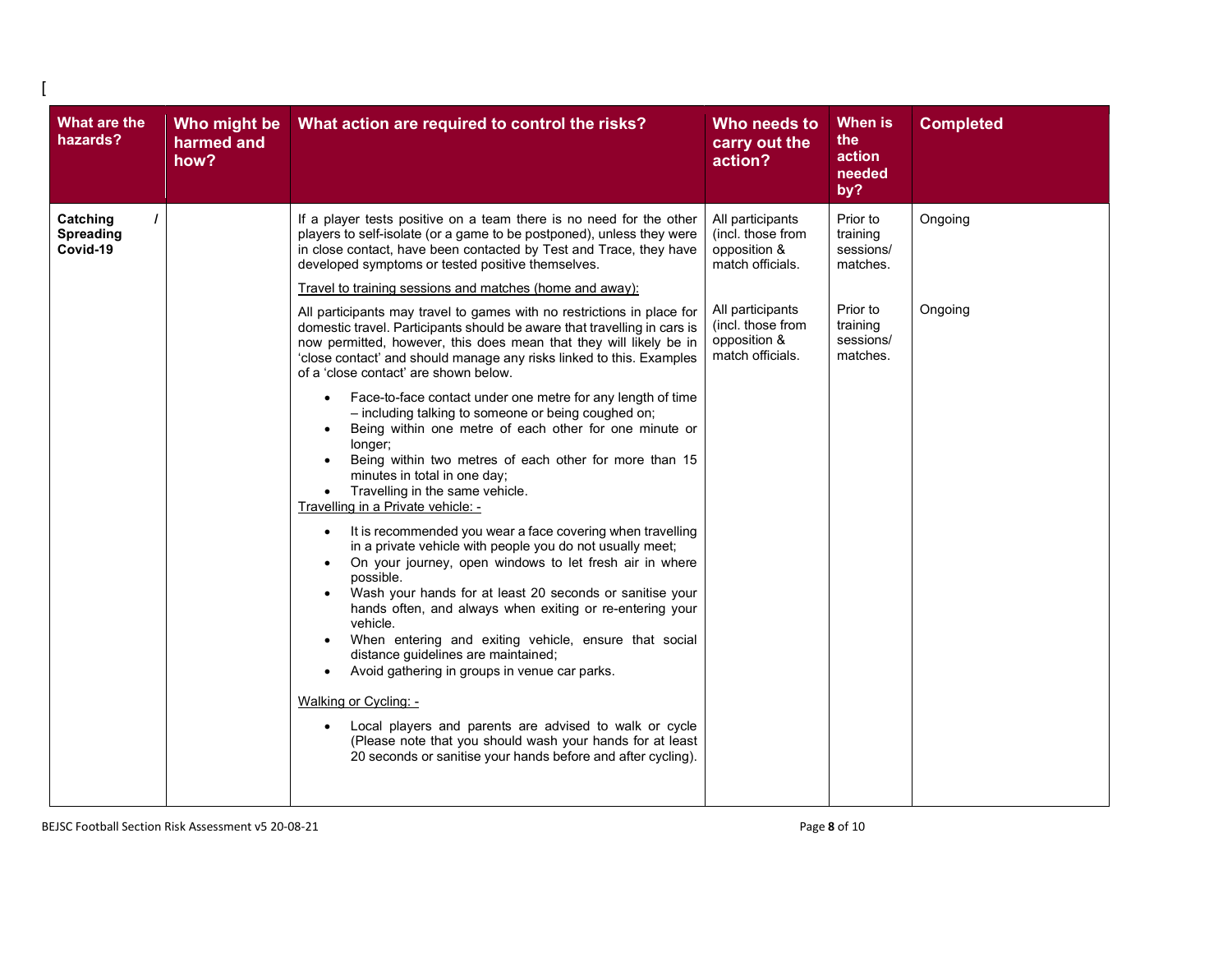| What are the<br>hazards?                 | Who might be<br>harmed and<br>how? | What action are required to control the risks?                                                                                                                                                                                                                                                                                                                                                                          | Who needs to<br>carry out the<br>action?                                | <b>When is</b><br>the<br>action<br>needed<br>by?         | <b>Completed</b> |
|------------------------------------------|------------------------------------|-------------------------------------------------------------------------------------------------------------------------------------------------------------------------------------------------------------------------------------------------------------------------------------------------------------------------------------------------------------------------------------------------------------------------|-------------------------------------------------------------------------|----------------------------------------------------------|------------------|
| Catching<br><b>Spreading</b><br>Covid-19 |                                    | Social Distancing - Parents/Carers & Spectators:<br>As all legal restrictions of social contact have now been removed, we<br>cannot control the social distancing of spectators, however, we would<br>ask parents/carers and spectators to be cautious, maintaining social<br>distancing and mask wearing where appropriate. Signs have been<br>put up at our venues to remind people of the need to socially distance. | Parents/Carers &<br>Spectators (incl.<br>those from the<br>opposition). | Ongoing<br>Prior to<br>training<br>sessions/<br>matches. |                  |
|                                          |                                    | The use of masks is now voluntary in all settings, with the<br>Government advising people to use their personal judgement and to<br>take responsibility, depending on the situation. Government advice is<br>that the use of masks reduce risks to people (both to yourselves and<br>those around you) in crowded spaces.                                                                                               |                                                                         |                                                          |                  |
|                                          |                                    | <b>First Aid and Emergencies:</b>                                                                                                                                                                                                                                                                                                                                                                                       |                                                                         |                                                          |                  |
|                                          |                                    | Injuries during training sessions/matches should be treated, as a<br>participant's health and safety is of utmost importance.                                                                                                                                                                                                                                                                                           | Coaches/First<br>Aider/<br>parents/carers                               | Training<br>sessions/<br>matches.                        | Ongoing.         |
|                                          |                                    | If a player gets injured, ideally a member of their household should<br>aid them, but others (First aider, coaches, match officials) need to<br>socially distanced unless a life or limb-threatening injury necessitates<br>compromising guidelines to provide emergency care until the<br>ambulance arrives.                                                                                                           |                                                                         |                                                          |                  |
|                                          |                                    | If their parent/carer is not present, the first aider can administer<br>treatment, but should take all necessary precautions.                                                                                                                                                                                                                                                                                           |                                                                         |                                                          |                  |
|                                          |                                    | In the event of a serious medical emergency or medical issue,<br>coaches/first aider shall administer the necessary first aid whilst<br>taking all precautions (wearing a mask and gloves, as a minimum) to<br>minimise risk of contracting COVID-19.                                                                                                                                                                   |                                                                         |                                                          |                  |
|                                          |                                    | The first-aider present should be equipped with the appropriate PPE<br>(including face coverings) to protect themselves and others. After<br>contact with an injured participant, the person who has administered<br>first aid should clean their hands thoroughly with soap and water or<br>alcohol hand sanitiser at the earliest opportunity.                                                                        |                                                                         |                                                          |                  |
|                                          |                                    | If Cardiopulmonary Resuscitation (CPR) is required, in adults, it is<br>recommended that you do not perform rescue breaths or mouth-to-<br>mouth ventilation; perform chest compressions only.                                                                                                                                                                                                                          |                                                                         |                                                          |                  |